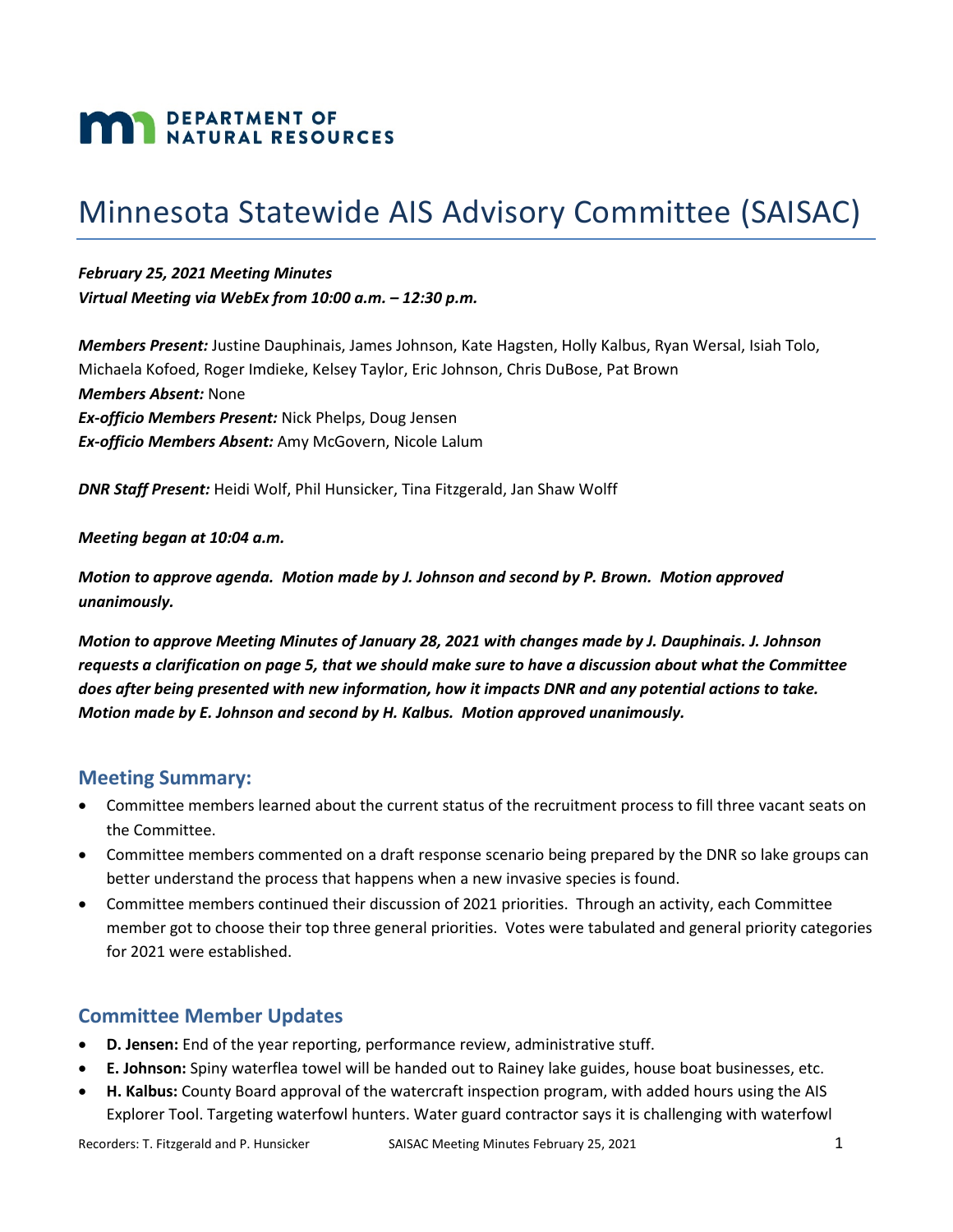hunters (bad weather, late in season), but going to try. Also approving additional education and outreach by CLIMB Theater through pre-recorded sets of videos for K-12. Could use at fishing tournaments too. Radio adds. **D. Jensen** says he has a one-page flier for waterfowl hunters he could share.

#### **Committee member updates continued**

- **I. Tolo:** Just published a paper on carp edema virus and how it doesn't spread to other species. Lab KHV transmission – direct contact is really important.
- **J. Johnson:** Gave a talk at an herbicide applicator recertification program. Different because it was for aerial applicators, mostly agricultural. One speaker from DNR spraying hybrid cattail on flowages, hundreds of acres. No mention of Non-native Phragmites. **D. Jensen** says there is an aerial association for the upper Midwest. **J. Johnson** says the DNR Control Grant communications has been phenomenal – very few questions from customers and they understand it is a lottery system. There has been some confusion with online (MPARS) in that the invasive aquatic plant management option says "lakewide control of invasives" but most are not whole-lake treatments. He talked to Keegan Lund (DNR AIS Specialist) and confirmed aquatic plant management (APM) is control of natives and invasive aquatic plant management (IAPM) is control of invasives. **H. Wolf** says Wendy Crowell is our person for MPARS, she will connect with her about this issue. **J. Johnson** says most are doing spot treatments, so need to make it really clear. **J. Dauphinais** suggests it could say "targeted" treatment of invasives. Not all treatments are IAPM.
- **J. Dauphinais:** Attended IAPM online workshop for local coordinators. It was more of a basic overview, was hoping to see what other counties were doing. But did get the opportunity to talk directly with a few DNR Specialists about the flowering rush in a ditch which may include dredging/herbicides and disposing of plant parts. Anoka County program update, they found that violation rates for watercraft inspections was higher than in past years (6%). Could this be because new people are boating? **H. Kalbus** says she talked with some lake association volunteers and they also said they encountered many new boaters.
- **K. Hagsten:** Meeting with Cass County, Beltrami County, Todd Tisler with the U.S. Forest Service, and Jeff Forester about the CD3 stations through the "Stop Starry" Project to discuss maintenance and ownership. Posting decontamination positions. Developing outreach materials. Coordinating with Nicole Kovar (DNR AIS Specialist) about starry stonewort re-delineation on Cass Lake and if it is impacting wild rice habitat.
- **N. Phelps:** RFP is closing in the next week or so. Thanks for posting the past funding support letter on Basecamp. An update for funding at legislature: the LCCMR bill with 80 projects, one of which is funding for MAISRC, was held up yesterday in the Senate. It was introduced but not voted on. The tone in the room indicates the LCCMR politics last year will probably play out this year. LCCMR didn't pass for the first time ever last year and now it may happen again. The republicans are holding the LCCMR bill funding hostage with protest votes; they are not against LLCMR, but against other democratic agenda items. We'll see how it goes. The letter will be really helpful. Will keep the committee posted on progress and needs. The Stop Starry project is part of the LCCMR package too.
	- o **J. Johnson** says to contact him and **J. Dauphinais** when you need help, they can draft. J. Dauphinais asks how to do this for quick approval if needed.
		- **J. Johnson** makes a motion that this group supports funding for MAISRC through LCCMR and any other sources. **E. Johnson** seconds. All in favor, motion passes. **J. Dauphinais** will post for comment if time allows.
	- o **R. Wersal** says the Aquatic Plant Management Society and Weed Science Society of America (WSSA) met virtually with staffers of U.S. Senators Smith and Klobuchar. Would it make sense for this committee to meet with state staffers? **H. Wolf** says you are an independent group, not sure how it would be perceived. For DNR staff, we only respond if we are called on. Not sure what the politics are around this Committee. **J. Johnson** says **N. Baer** did this without consulting the Committee in the past.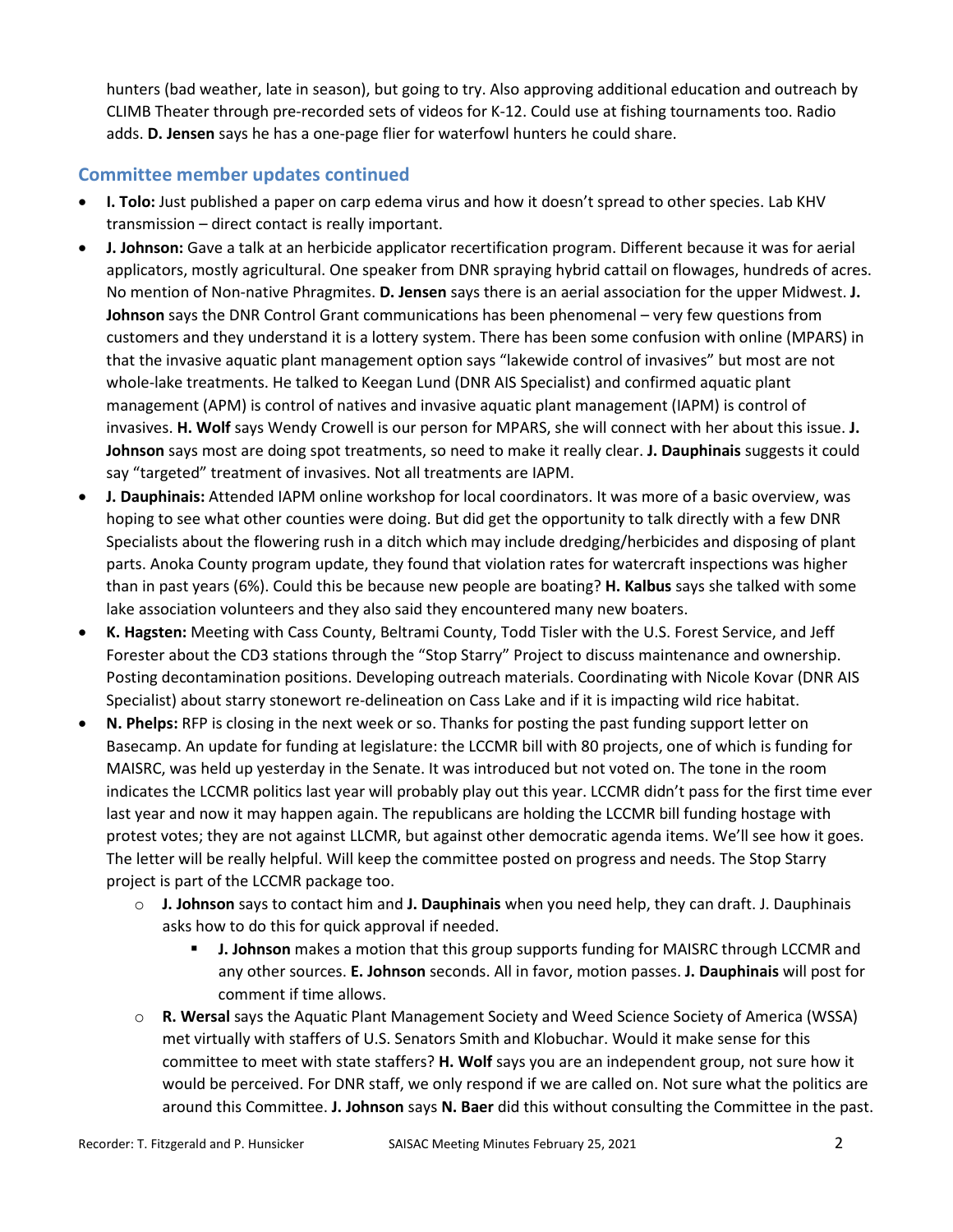- o **J. Shaw-Wolff** suggests to invite Bob Meier (DNR Assistant Commissioner) to this meeting. He is open and interested in your thoughts and ideas.
- o **N. Phelps** clarifies that it isn't in the value of the LCCMR that is up for debate, it is political posturing. If people have influence with local representatives, that might help.
- o **C. DuBois** says he reached out to state senator about it and confirms it is posturing. He will reach out to show support for what we do.
- o **J. Dauphinais** asks, are there a handful of representatives where AIS is a big part of what they do and we could convince them? Key players we could target? **N. Phelps** says protest votes happened on the "ways and means committee" which doesn't overlap with the "environmental committee." Senator Ingebrigtsen, from Alexandria, introduced the bill and decided not to vote on it. Senator Gazelka is the majority leader.
- o **H. Wolf** asks, what's going on with AIS surcharge efforts? **N. Phelps** says the LCCMR funds the RFP and there are two other pots of funds and one is direct appropriations. The AIS surcharge was increased two years ago for DNR work. The State wants to increase by \$0.60 this year. Minnesota Lakes and Rivers Advocates and Minnesota Coalition of Lake Associations (MNCOLA) want to increase the surcharge even more with a portion to go to MASIRC for research. Don't know what the status is. It's been tried before. Our priorities for funding are to find the most stable, long term funding to build a dedicated research program. That's why the surcharge is of interest. The surcharge would replace LCCMR, not on top of. **H. Wolf** asks, is the direct appropriation ENRTF (Environment and Natural Resources Trust Fund)? **N. Phelps** says no, it's the heritage enhancement fund. That's the pass through.
- $\circ$  R. Imdieke adds another issues with the county government aid, a direct payment, and the mutual aid agreements between cities. There is recommendations that counties or cities that sent support to Minneapolis should be supported through local aid.
- **P. Brown:** They took 100 samples of Upper and Lower Red Lake for zebra mussel veligers. One sample hit in each lake. So the population is small for now. Working on control for AIS movement into inland lakes too.
- **R. Imdieke:** no updates.
- **R. Wersal:** sad to hear about LCCMR, wants that to get up and running.
- **C. Dubois:** For the non-native Phragmites control, they are reducing sizes. One Watershed One Plan for the Lower St. Croix is moving forward.
- **M. Kofoed:** fishing clubs are starting to meet and get schedules lined up.

#### **DNR Updates**

- **H. Wolf** 
	- o DNR received an EPA LAMP grant for non-native Phragmites for \$247,000. Another non-native Phragmites project funded through an inter-jurisdictional grant through the USFWS, the DNR will be subcontracting to Dan Larkin and Julia Bohnen with MAISRC to help waste water treatment plants transition away from non-native Phragmites. Also have 2020 GLRI funds of \$800,000 and another \$5,000 for anther inter-jurisdictional project.
	- $\circ$  In the legislature, HF1073 proposes state invasive species management plan revisions. Chelsey Blanke (DNR) is leading the update with MISAC (Minnesota Invasive Species Advisory Council), the owner of the plan. **H. Wolf** testified for Senate about how the plan is important and the process by which it is accepted by the federal government which enables DNR to get significant funding. We'll see where that goes. May get told to include climate change, which the update currently does. Then we'll see if we'll be told how often to update.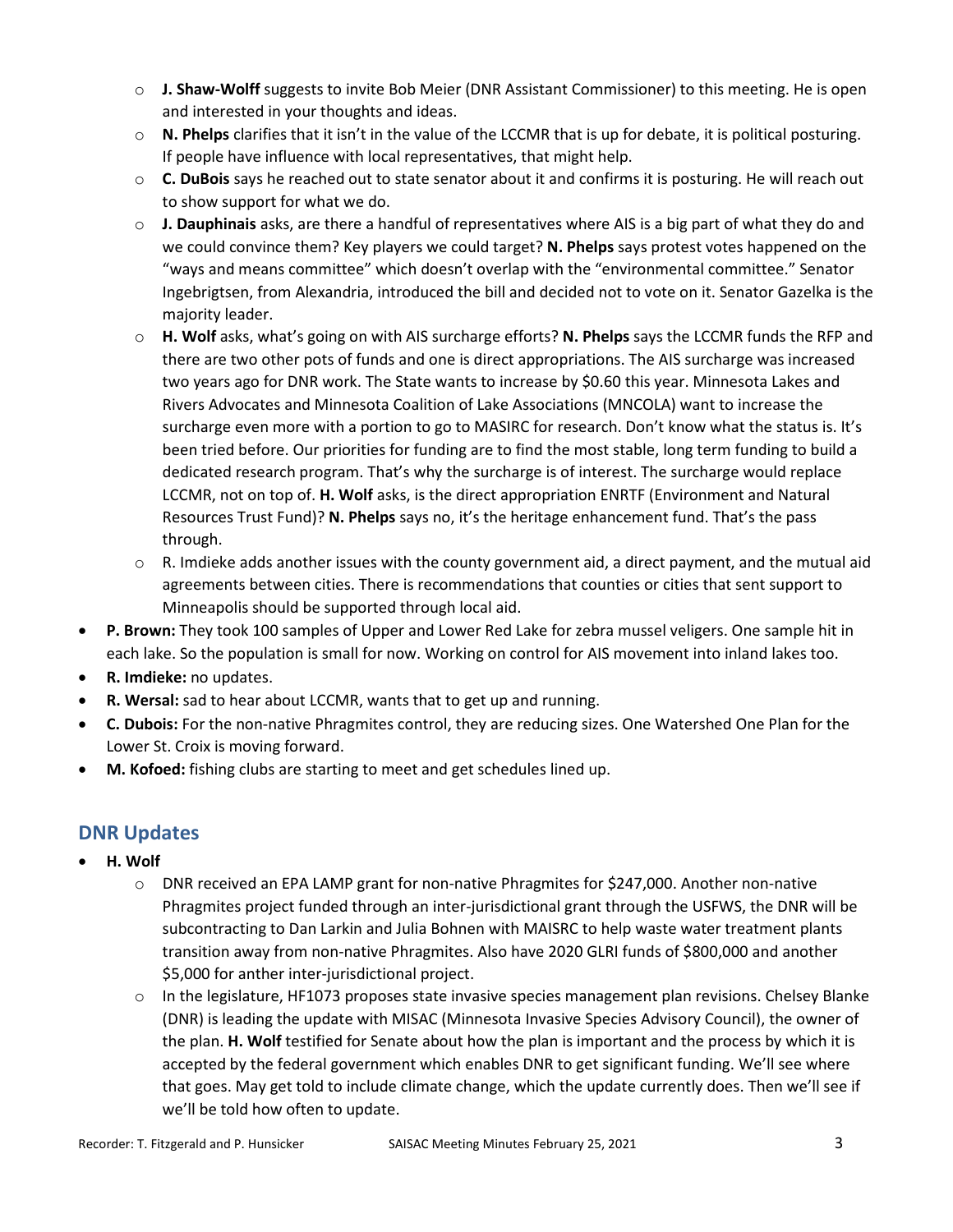- $\circ$  The Stop Carp Coalition wants to host a summit. It will be in mid-May and Peter Sorensen is leading the effort with DNR involved in planning.
- $\circ$  DNR is getting questions from county folks about the budget recommendations in the Statewide Surveillance Report to the legislature. If you get questions, have people contact **H. Wolf.**
- $\circ$  For the new Committee member recruitment process there were 117 applications including 11 of diverse races/ethnicities, an area DNR put extra effort into recruiting for. She had a meeting with the Commissioner's Office about the applicants and where to go next. We're exploring some issues before we go forward. Hopefully in March, maybe April, we'll have new folks. We're filling 3 spots. Next year there will be 5 spots. Any questions can be sent to **H. Wolf.**
- **J. Dauphinais** asks, should we talk about the DNR's role in the Surveillance Report? **H. Wolf** says there are some things that DNR doesn't agree on or support, and some counties may be concerned with the recommendations. The DNR doesn't support all the recommendations of the report. **J. Dauphinais** reminds members this is a Committee priority you can vote on later in the meeting.
- **J. Shaw-Wolff** appreciates everyone's participation on this Committee. Has the upcoming Modified Unified Method (MUM) project been mentioned? It will be happening on the Mississippi River this ice-out. An exciting and innovative effort. Behind the scenes the DNR Invasive Species Program is a trumpeter swan – graceful on the top of the water, but vigorously paddling underneath. Appreciates the staff and this Committee.
	- o **H. Wolf** describes the MUM, an effort in response to the large invasive carp capture in Pool 8 last year. Nick Frohnauer (DNR Invasive Carp Coordinator) went to USFWS and is now the eDNA coordinator for the Midwest. Duane Chapman with the USGS went to China to see how they are harvesting the carp there, where the carp are native. The USGS tried it in southern states, want to try it here with a smaller population. Ben Larson with DNR Fish and Wildlife and Carli Wagner DNR AIS Specialist with Ecological and Water Resources are spearheading the effort. It is coordination between USGS, USFWS, Minnesota DNR, and Wisconsin DNR. Going to do this when the ice is out – end of March or early April. It will be a 12-day field event. **H. Wolf** will share more details via Basecamp.
- **P. Hunsicker** provides an update on the county workshops. Typical this time of year, in each of the 4 DNR regions for county AIS leads and partners to learn from each other and learn about successes/challenges. We wanted to maintain connections even though we can't do in person. So we went to virtual workshops arranged for speakers at each one to talk about specific topics. Have done 3 of 6 with great attendance, 60+. So far talked about public engagement adjustments due to COVID, IAPM and grants, CBSM and grants. Next Thursday strategies for increasing decontamination. Keep shorter (1/1.5hrs). People miss the in-person, but getting good information out of this. In the future a hybrid approach could work well. Join!

### **Response Case Scenario for New AIS Infestations**

- This Committee recommended the DNR develop examples of new infestation response scenarios, to help lake associations and local partners more clearly understand the process. Chelsey Blanke (DNR) worked with AIS Specialists to develop this first example of starry stonewort discovered in Stearns County's Lake Carnelian in 2020. What do you all think?
- **J. Johnson** says it looks great. It does a good job of saying what DNR does. Could specifics on what role does a lake group has be added? Lake associations want to "what do we need to do?" For example, who does the contracting?
- **R. Wersal** asks, what is the intended distribution? **J. Johnson** says he requested it because lake associations had new infestations and then they heard "crickets" for a month. It would be great to send something like this right away, to show what is going on behind the scenes. Share with people who have new infestations. Some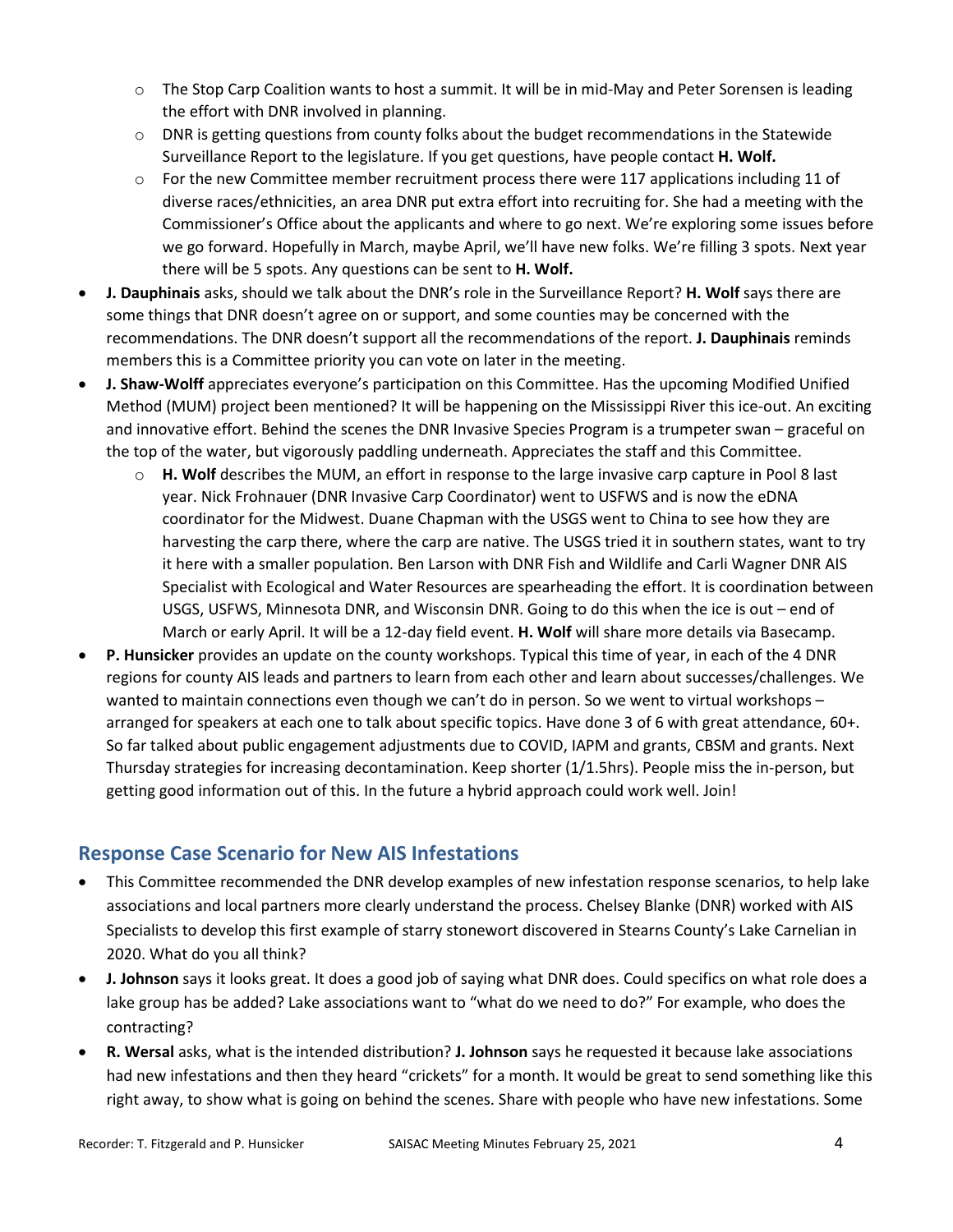lake associations have AIS plans and they could include it in their plan. **R. Wersal** asks, could MAISRC or APM share it? **T. Fitzgerald** says it will be an appendix to the full statewide Response Plan. It will be shared widely and will likely be most helpful for county managers and lake associations. Likes the idea of sharing it more broadly, outside the state too.

- **J. Johnson** suggests to have the DNR AIS Specialist send this document when the response begins.
- **J. Dauphinais** likes the simple look and format. Very user friendly for a lake association to pick up and use. It would also be helpful to give to board. Suggests adding a little bit on what the local government does too.
- **J. Johnson** suggests later to include, did it work five years down the road? **T. Fitzgerald** says Chelsey will be creating more examples for other responses.

#### **2021 Priorities**

- **T. Fitzgerald** thanked **J. Dauphinais** for summarizing the long list of potential 2021 priorities into a simple spreadsheet. From that condensed spreadsheet, **T. Fitzgerald** was able to create a survey tool to poll Committee members about their top three priorities that the Committee will address over the remaining six meetings in 2021. The Committee was encouraged to think big picture as an Advisory Committee to the DNR. **P. Hunsicker** reminded the Committee that even if a general topic like Community-Based Social Marketing (CBSM) doesn't land in their top 3 choices, the DNR will continue to briefly update the Committee on the CBSM project as well as other relevant DNR news. **T. Fitzgerald** reminded Committee members that there are some good online resources dealing with many of the potential topics too; some learning can happen outside meeting times.
- **J. Dauphinais** said that her spreadsheet is not perfect. Some items were split while others were lumped together. For example, invasive carp, which isn't specifically mentioned, could fall under the heading of "Managing Emerging AIS Threats." Also, "Managing Boater Movement" is a broad topic, and would provide much to talk about. "Addressing Inadequate Funding" could include supporting stable MAISRC funding and creating a voluntary contribution mechanism to support AIS work throughout Minnesota.
- Members were instructed to vote on priority categories using a poll created in Microsoft Forms. After voting, the top vote-receiving choices were as follows:
	- o Managing Boater Movement/Operation Pathways of Spread 9 votes
	- o Addressing Inadequate and Inconsistent Funding 8 votes
	- $\circ$  Participating in AIS Legislation 7 votes
	- o Integrating AIS, Water Quality, and Ecological Integrity 5 votes
	- o Review of Non-DNR Statewide AIS Planning 5 votes
	- o Managing Emerging AIS Threats, Including In-Depth Overview of Select Species of Concern 5 votes
- It was suggested that the funding priority might be combined with legislation topics. For example, Bob Meier (DNR) could discuss both as it relates to AIS. Could also include a discussion about instituting voluntary donations to support AIS work since that initiative would ultimately require legislative support.
- **J. Johnson** suggests when new members are seated on the Committee in April or March, they are given a brief introduction to the DNR's work on AIS. That has been done in the past, and new members found it helpful.
- **J. Dauphinais** commented that the "Review of Non-DNR Statewide AIS Planning" category is timely. Perhaps in March, the Committee can talk with Amy Kinsley about the Legislative Report on Statewide Surveillance. The Committee could also talk about the Statewide Invasive Species Management Plan by inviting Chelsey Blanke (DNR). **T. Fitzgerald** suggested including input from Committee members **D. Jensen** and **K. Taylor**, who are also members of MISAC. **D. Jensen** said that this week, the MISAC committee members are commenting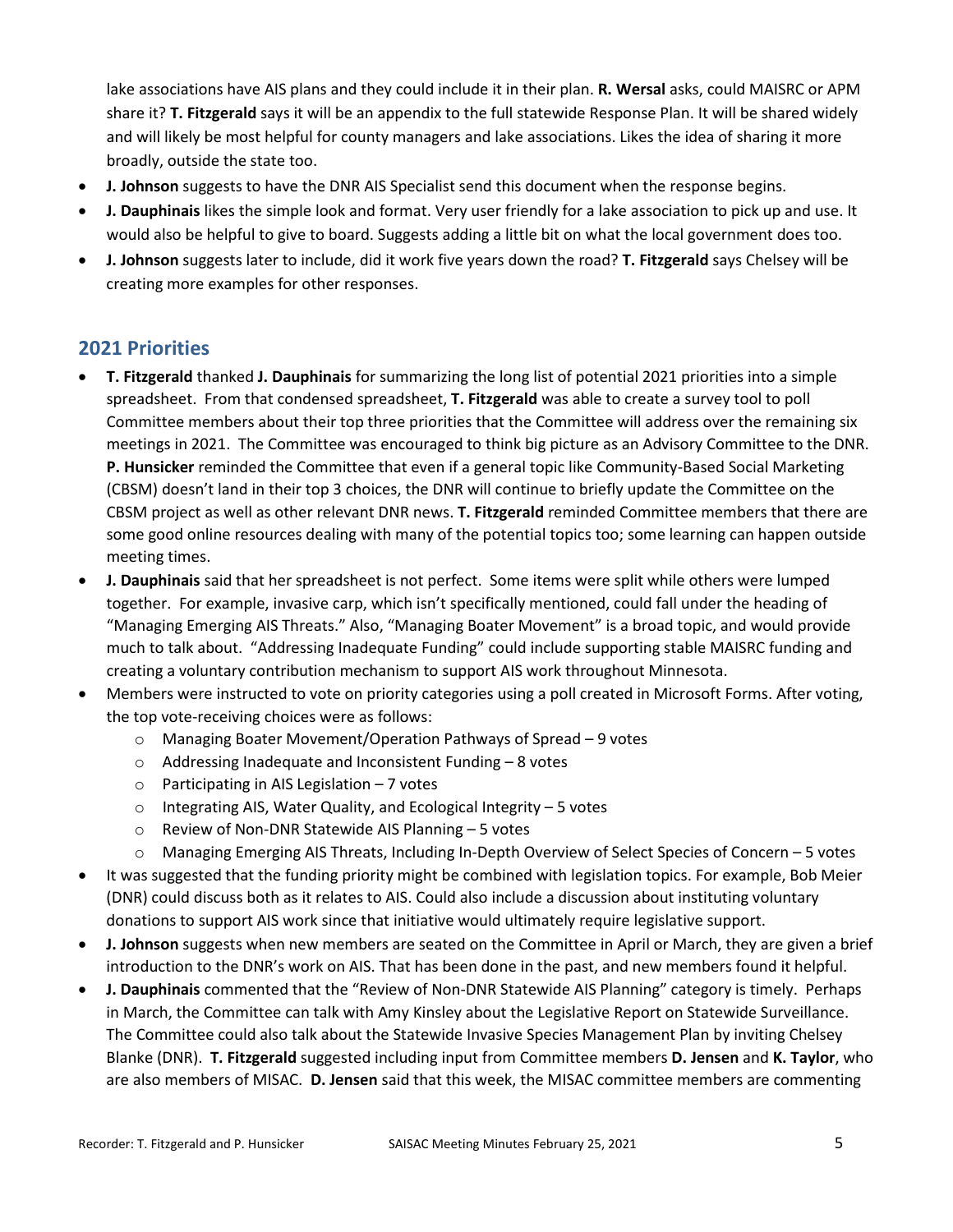on the plan. Stakeholder involvement is coming which may provide an opportunity for the SAISAC to comment on the plan.

- **T. Fitzgerald** asked if there is no MISAC update in March, is there a species update preference? Starry stonewort, spiny waterflea, flowering rush, invasive carp, nonnative *Phragmites*? **R. Wersal** said he has no new information to share on starry stonewort.
- **J. Johnson** suggests Gretchen Hanson to speak on a more holistic approach to AIS (example of Lake Mille Lacs) or tapping into her knowledge of crayfish.
- **J. Dauphinais** suggests someone like Donna Perleberg or Paul Radomski to talk about IBI.
- **J. Johnson** suggests that in the fall, the Committee should get an update from Jake Walsh (DNR) about the recently restructured control grants. Successes? Outcomes? **T. Fitzgerald** says that that particular topic didn't rise to the list of top priorities, but the DNR can give brief updates on control grants when there is news to share. **T. Fitzgerald** will post the results of the survey on Basecamp (actually included below).



#### **Non-native** *Phragmites* **Update**

• Topic was requested by **K. Taylor**.